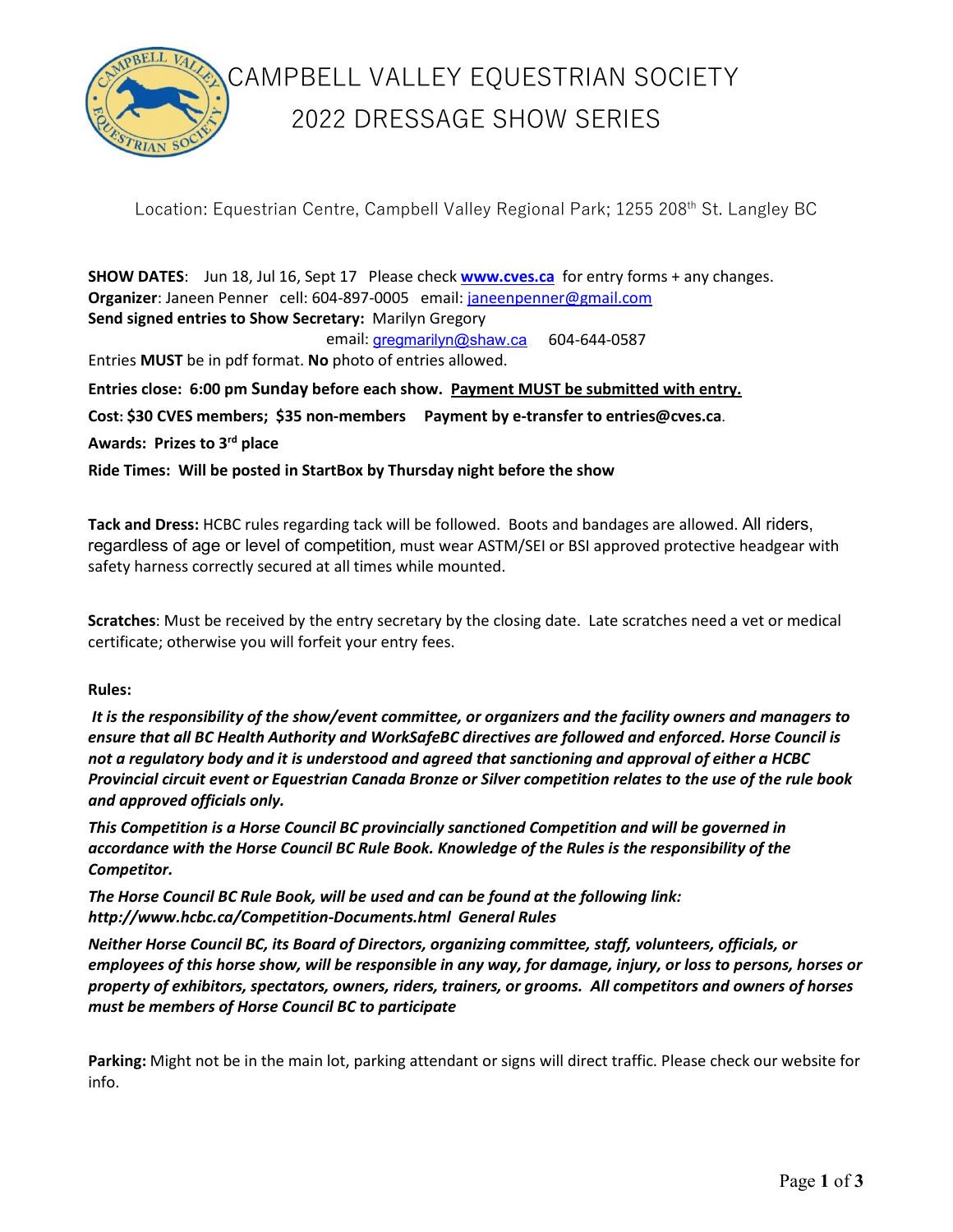

# CAMPBELL VALLEY EQUESTRIAN SOCIETY 2022 DRESSAGE SHOW SERIES

## **ENTRY FORM**

### **CVES Membership**:

Do you wish to become a CVES member at \$20.00 /year to receive \$5 discount per test? YES NO Membership entitles you to entry discounts and all funds raised go toward upkeep of the Campbell Valley Equestrian Facilities. Join online at www.cves.ca

| Use the check boxes to select which tests you<br>would like and indicate how many if riding the<br>same test more than once |                                      |    |   |                      | Indicate test of choice (TOC) to be entered.      |  |                     |              |   |              |                           |
|-----------------------------------------------------------------------------------------------------------------------------|--------------------------------------|----|---|----------------------|---------------------------------------------------|--|---------------------|--------------|---|--------------|---------------------------|
| <b>Classes: Please check 2019 EC Test number</b>                                                                            |                                      |    |   | # of<br><b>Tests</b> | 7. Exhibition TOC (FEI, HCBC, Para, Western, etc) |  |                     |              |   |              |                           |
| 1                                                                                                                           | Introductory                         | EC | A | B                    | $\mathsf{C}$                                      |  |                     |              |   |              |                           |
| $\overline{2}$                                                                                                              | <b>Training Level</b><br><b>Test</b> | EC |   | $\mathbf{2}$         | 3                                                 |  | 8. Eventing (2016)  |              |   |              | <b>Number</b><br>of tests |
| 3                                                                                                                           | <b>First Level Test</b>              | EC | 1 | 2                    | 3                                                 |  |                     | <b>Entry</b> | 1 | $\mathbf{2}$ |                           |
| 4                                                                                                                           | <b>Second Level</b><br><b>Test</b>   | EC |   | 2                    | 3                                                 |  | <b>Pre-Training</b> |              |   | 21           |                           |
| 5                                                                                                                           | <b>Third Level Test</b>              | EC | 1 | $\overline{2}$       | 3                                                 |  | <b>Training</b>     |              | 1 | 2            |                           |
| 6                                                                                                                           | <b>Fourth Level Test</b>             | EC | 1 | 2                    | 3                                                 |  | Preliminary         |              | 1 | 2            |                           |
|                                                                                                                             |                                      |    |   |                      |                                                   |  | <b>Other</b>        |              |   |              |                           |
|                                                                                                                             | <b>Amount Paid</b>                   |    |   |                      |                                                   |  |                     |              |   |              |                           |

| BC Horse Council membership is mandatory for both Owner and Rider. Please enclose photocopy of 2022 cards.<br>Waiver (page 3) must be signed. Juniors must ensure a parent or guardian has also signed the waiver. |           |               |                   |                             |  |  |  |  |
|--------------------------------------------------------------------------------------------------------------------------------------------------------------------------------------------------------------------|-----------|---------------|-------------------|-----------------------------|--|--|--|--|
| Horse's name:                                                                                                                                                                                                      |           |               |                   | Year Foaled:                |  |  |  |  |
| Rider's Name:                                                                                                                                                                                                      |           |               |                   | Gelding<br>Stallion<br>Mare |  |  |  |  |
| Address:                                                                                                                                                                                                           | Juniorl   | <b>Senior</b> | Rider Birth Year: |                             |  |  |  |  |
| City:                                                                                                                                                                                                              | Province: | Postal Code:  |                   |                             |  |  |  |  |
| Phone:                                                                                                                                                                                                             | HCBC#     | Email:        |                   |                             |  |  |  |  |
| <b>Owners Name:</b>                                                                                                                                                                                                |           |               |                   |                             |  |  |  |  |
| Phone:                                                                                                                                                                                                             | HCBC#     |               | Email:            |                             |  |  |  |  |